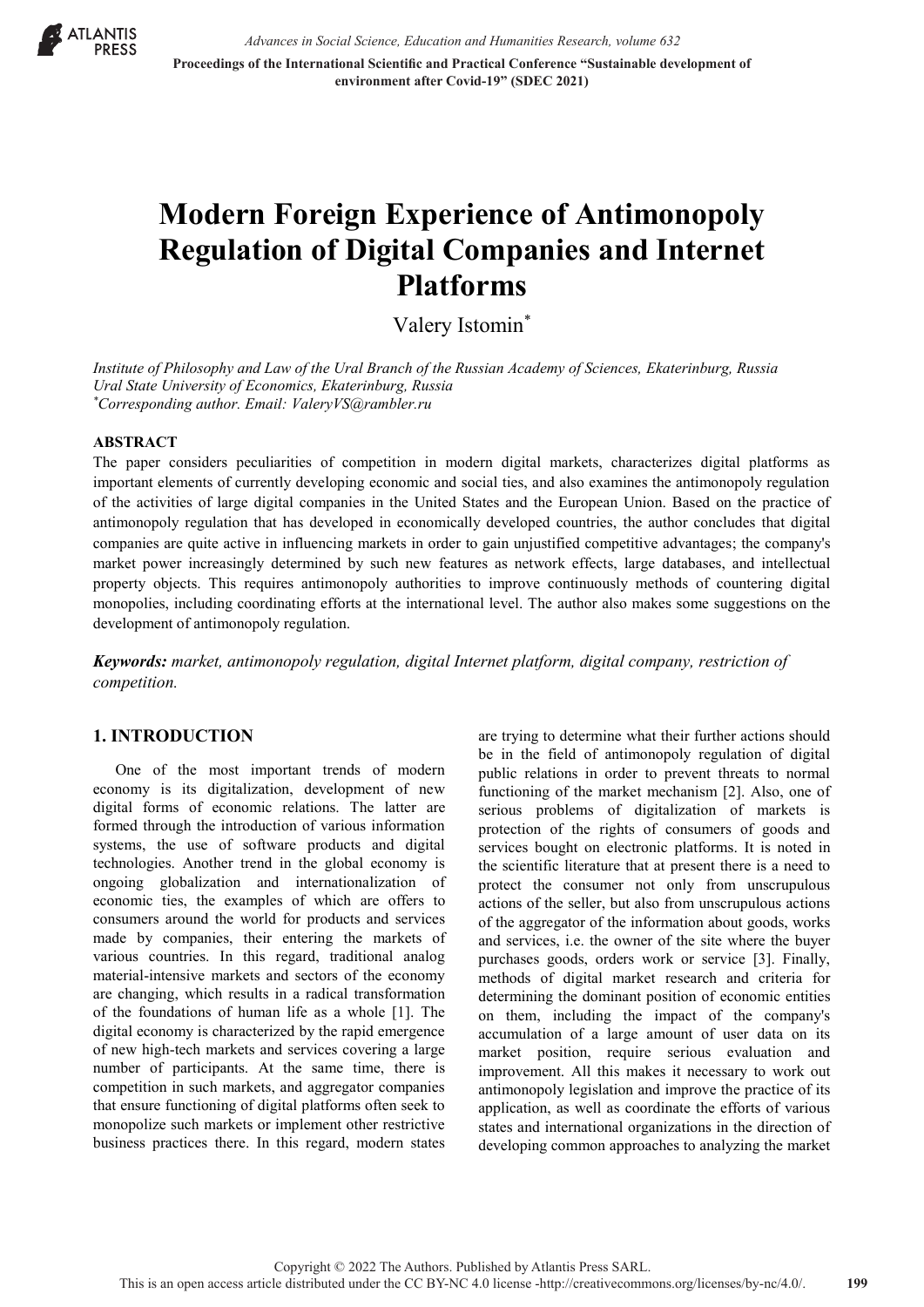behavior of modern digital companies, do research of progressive foreign law enforcement experience.

## **2. METHODS OF RESEARCH AND LEGAL ASSESSMENT OF FUNCTIONING OF INTERNET PLATFORMS AND ACTIVITIES OF DIGITAL COMPANIES IN MODERN MARKETS**

Currently, in the markets of many states there are actively functioning the so-called digital technological online platforms, which are electronic means of ensuring interaction between sellers and buyers of various products and services. These information platforms operate in various sectors of economy and specialize in different types of activities. For example, there are widely known digital platforms, operating as trading platforms (Amazon, AliExpress), social networks (WhatsApp, Facebook, Snapchat), search and information services (Google, Yandex), payment and account systems (PayPal). In addition, in recent years, many large companies engaged in developing software and operating systems (Apple, Google-Alphabet, etc.) have begun to create their own digital online platforms that trade or provide services, such companies often being the copyright holders of various results of intellectual activities in the high-tech field. This complicates to a certain extent the antimonopoly assessment of the activities of companies using their own developments in functioning of the platforms. As the European Organization for Economic Cooperation and Development (OECD) notes high revenues and impressive growth in the value of companies providing Internet platforms can be explained, among other things, by the fact that many of these platforms have mainly digital products and can "scale without mass." Compared to traditional firms which make products at fixed and marginal costs, digital companies tend to have a relatively small number of tangible assets and employees, as well as low marginal costs. In addition, unlike the above firms, the value of platforms depends not only on sales and profitability, but may significantly depend on their assessment by platform users (individuals or firms) and the data received from these users [4]. The European Commission defines digital (online) platforms as software tools offering bilateral or even multilateral markets where suppliers and users of content, goods and services can meet [5]. In legal science, a digital platform is defined as a complex of technological solutions in the digital space of the Internet based on a combination of software algorithms (computer codes), computer technological equipment, "cloud technologies", large databases, as well as other digital technologies [6]. It is also rightly noted that the platform as a phenomenon, an economic phenomenon, leads to redistribution of market power, allows you to imperceptibly monopolize certain areas [7]. By creating

large digital platforms and using capabilities of global electronic communications, as well as owning advanced software, digital companies are able to provide their services to millions of users around the world, dominate the relevant market, having a significant impact on a particular area of the economy. In this regard, antimonopoly and other state bodies of various countries face the problem of evaluating the activities of digital companies and online platforms created by them regarding their compliance with antimonopoly legislation. Some authors even critically note that goods and markets are being formed so rapidly that antimonopoly authorities around the world do not have time not only to react promptly, but also to study them sufficiently [8]. In any case, when applying antimonopoly regulations, it is necessary to analyze the relevant digital markets, develop certain approaches to assessing the company's market power in them, as well as analyze and generalize similar experience of antimonopoly regulation in other countries.

To date, the practice of applying antimonopoly legislation in relation to digital companies continues to be actively formed and developed. At one time, the United States was one of the first to face the need to assess the compliance of the market behavior of a large high-tech company with the norms of antimonopoly legislation. In 1998, the US Department of Justice, the Attorneys General of several states and the District of Columbia filed a lawsuit against Microsoft for illegally obstructing competition in order to protect and expand its monopoly on software. The company was accused of violating articles 1 and 2 of the Sherman Act, expressed in concluding illegal exclusive agreements in the operating system market, illegal binding of the Internet Explorer browser to the Windows 95 and Windows 98 operating systems, illegal monopoly in the market of operating systems for personal computers and illegal attempt to monopolize the Internet browser market. Being the creator of the Internet Explorer browser, Microsoft pursued an extremely aggressive policy to promote its product. The browser began to be delivered free of charge along with the Windows operating system, agreements were concluded with major Internet service providers that they would include Internet Explorer in their services, support and advertise it. Also, as the suitors stated, these agreements contained conditions restricting the promotion of competing software products by Internet service providers. In addition, serious claims of the Ministry of Justice were caused by licensing agreements concluded by Microsoft with computer equipment manufacturers on the conditions for granting such entities the right to install the Windows operating system. In these agreements, Microsoft formulated a number of restrictive conditions that made it unprofitable to install a browser other than Internet Explorer on a computer. For example, manufacturing companies were forbidden to delete any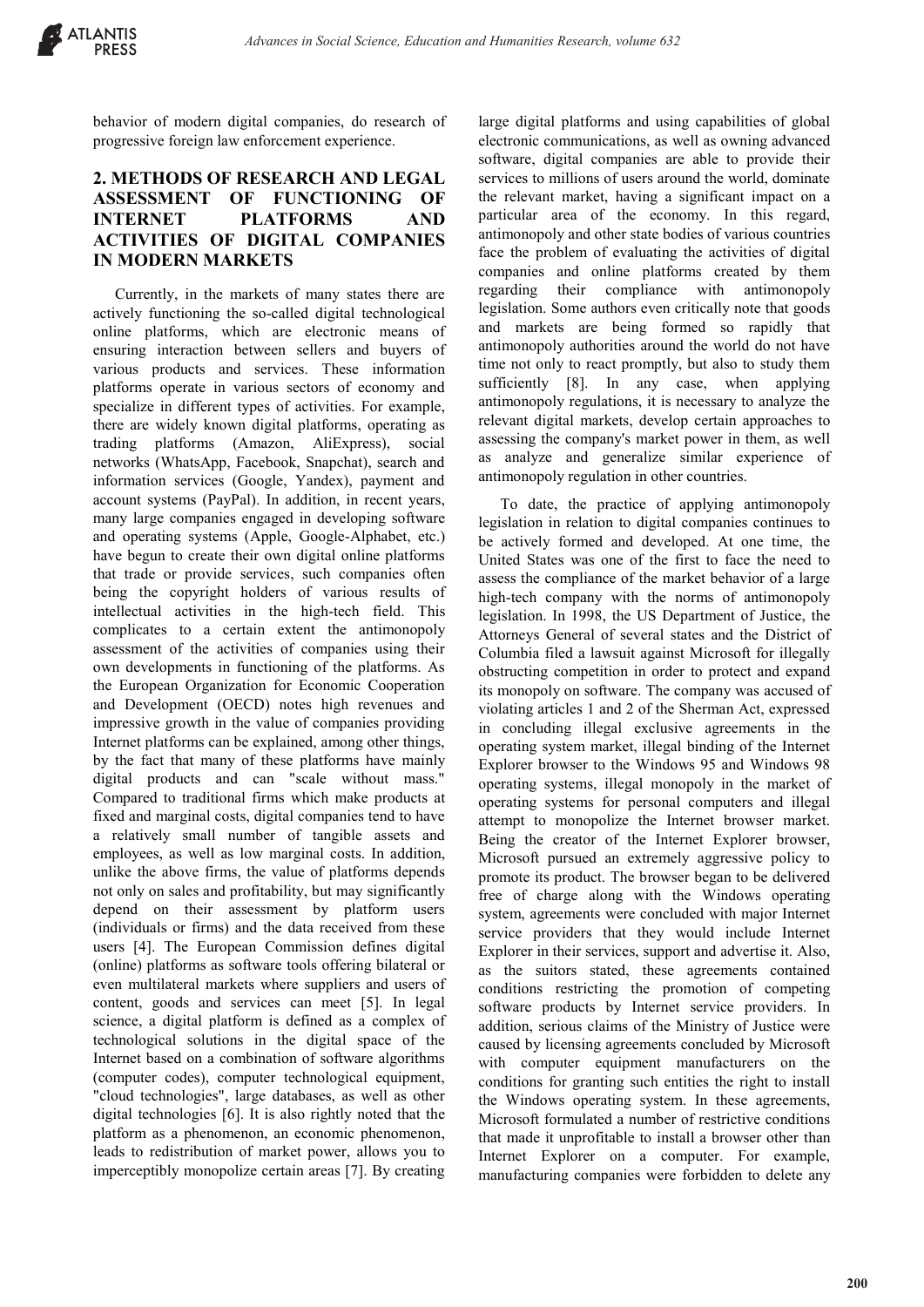desktop icons, folders or start menu items, change the initial boot sequence or the appearance of the desktop in the Windows operating system. At the trial, the court had to outline the market in which Microsoft operated. They defined it as the market for Intel-compatible operating systems for personal computers. The result of a lengthy trial was the withdrawal of most of the charges against Microsoft, taking into account the rule of the so-called reasonable approach. However, the company was still found guilty of dominating the operating system market and violating article 2 of the Sherman Act. Subsequently, the company concluded a settlement agreement with the suitors, the US Department of Justice included. Microsoft undertook not to restrict manufacturing companies in development, promotion or installation of any software competing with Microsoft operating systems and interfere with the distribution of products or services related to middleware, but provide competitors with certain technical information. The consequence of the measures taken by the US authorities was the development of competition in the browser market, which is currently observed by users around the world [9].

This case shows that the antimonopoly legislation of the United States, which is based on the Sherman Act of 1890, is a fairly flexible and effective mechanism that allows counteracting manifestations of monopolistic activities in high-tech markets. The combination of antimonopoly legislation prescriptions prohibiting monopolization or attempts to monopolize any sphere of activity, and the rule of reason developed by law enforcement practice makes it possible for the law enforcement officer to take into account both public interests and interests of end consumers. At the same time, American legislation does not establish any specific quantitative criteria for market share. The latter being exceeded, the position of an economic entity will not be considered a monopoly. The issue is resolved in each specific case, taking into account the structure of the market and the position of the economic entity on it; attempts to monopolize some market segment being suppressed. In addition, the US legal doctrine fully allows the application of antitrust rules to holders of exclusive rights to the results of intellectual activity, does not grant any immunities to holders of rights to software products or other technical developments, which was once again demonstrated at the trial.

Since then, American law enforcement practice has also repeatedly faced the need to assess the market behavior of a digital company and the digital platform created by it for compliance with antitrust legislation. So, in one of the recent cases of Apple, Inc. vs Pepper, the plaintiffs - owners of Apple iPhones and buyers of mobile applications for them filed a claim for compensation for their antitrust losses as a result of the company's monopolization of the market of mobile applications for iPhones. As follows from the circumstances of the case, Apple sold mobile applications developed by various manufacturers through its App Store marketplace. The developers got an access to this platform on the following conditions. Apple forbade them to sell their applications on other trading platforms, set a commission fee of 30% on the sale of each application, and in iPhone manual required users to install only applications purchased through the App Store. As a result, the plaintiffs claimed that Apple's actions were a violation of antitrust laws and led to losses from overpayment for mobile applications, the price of which included the commission. The US Supreme Court agreed with the plaintiffs' arguments, recognized Apple's actions as unlawful and recovered damages from it in a class action. [10] This case is also notable for the fact that the American court recognized the company - operator of the digital platform responsible to consumers for the losses, despite the fact that the applications were purchased by them from other entities.

In the states of the European Union, there is also an increasing need to assess the market behavior of digital companies from the standpoint of compliance with antitrust regulations. The basis of the antimonopoly legislation of the European Union is articles 101-106 of the Treaty of 1957on the European Union functioning, which ban conclusion of anti-competitive agreements and implementation of agreed practices, as well as abuse of a dominant position by a company. In addition, the EU states have their own national regulations on the protection of competition.

A few years ago, the activities of a well-known digital platform attracted the attention of antimonopoly authorities in a number of European Union countries. It was Booking.com, which provides the possibility of booking hotels with a guarantee of the best price for the consumer. For example, in Germany, the share of this company in the booking services market is about 60 per cent. The German Antimonopoly Department (Bundeskartellamt) considered that some conditions of contracts of Booking.com with hotels limited competition, e.g. banning hotels from offering services cheaper on other online booking services, as well as displaying lower prices on their own websites. As a result, the Highest Court of the Federal Republic of Germany partially supported the position of the antimonopoly department, recognizing the ban on hotels offering cheaper accommodation options on other booking services contrary to antimonopoly legislation [9]. The antitrust proceedings conducted by the European Commission against Google were quite lengthy and multi-episode. In 2017, 2018 and 2019, the company was fined several billions of euros. Among the charges, there was the abuse of a dominant position in the market of Internet search engines by providing illegally advantages to Google Shopping's own sales service through distorting the search results of various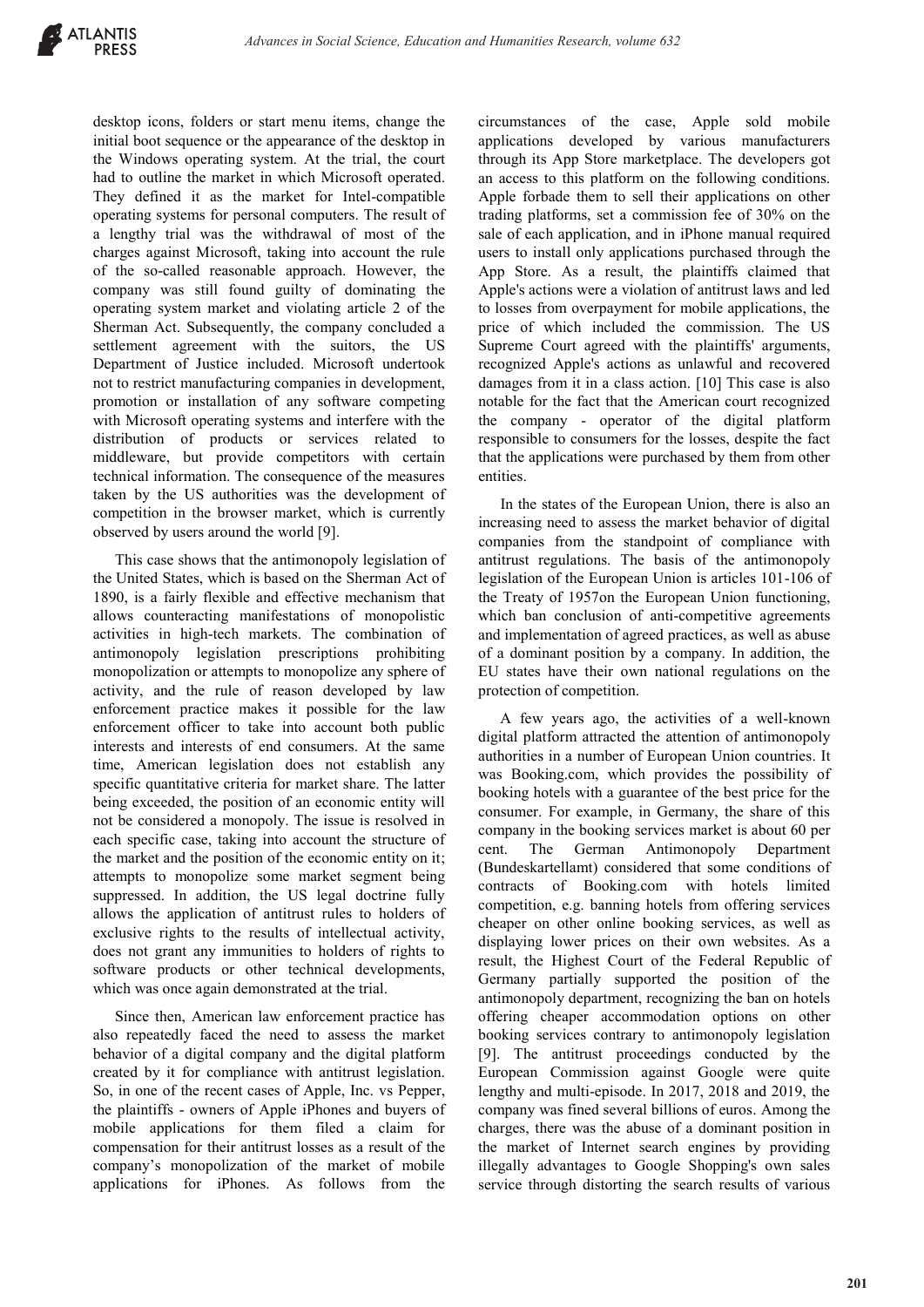products on consumer requests. The European Commission was able to prove that the offers of the main competitor of Google Shopping were issued on average on the fourth page of the search, and the offers of other competitors even further, which created unreasonable competitive advantages for the company. In addition, the company was accused of abusing its dominant position in the software market of mobile devices using the Android operating system owned by Google. Google, in contracts with manufacturers of Android-based mobile devices, in exchange for the possibility of providing licensed access to the Play Store application store, stipulated the condition of installing Google Search as the default search engine, as well as its Chrome browser, and, in some cases, made financial payments to manufacturers for Google Search and Chrome to be the only pre-installed applications in their categories.

This practice indicates rather serious violations of antimonopoly legislation on the part of digital companies, their intention to use information and technological resources available to strengthen their market position.

# **3. GENERAL RESULTS OF THE ANALYSIS OF THE BEHAVIOR OF DIGITAL COMPANIES IN THE MARKETS AND THEIR COMPLIANCE WITH ANTIMONOPOLY LEGISLATION**

Perhaps the most extensive antitrust proceedings against digital companies in recent years has been an investigation conducted by the Subcommittee on Antitrust, Commercial and Administrative law of the House of Representatives of the US Congress, related to the assessment of the activities of companies such as Facebook, Google, Amazon and Apple. As a result of the proceedings, a large report was submitted to Congress in 2020, which contained a general conclusion that all four companies resorted to anti-competitive methods in order to strengthen their position in the market. First, Facebook has a monopoly power in the social media market. Facebook monopoly position has strengthened due to the acquisition of competing companies, in particular Instagram, and network effects, and the company actively continues to expand its influence. Second, Google has a monopoly on the markets of general Internet search and search advertising. Google's dominant position is protected by high entry barriers, including the installation of this service by default, which Google has received on most devices and browsers in the world. Google maintains its monopoly on general search through a number of anticompetitive practices, for example, in the form of misuse of third-party content and promotion of its own offers in the search engine. Google is also constantly increasing the amounts charged to companies for

advertising within its platform. Third, Amazon has significant and solid market power in the US online retail market, the company has achieved its current dominant position partly by absorbing its competitors, as well as acquiring firms operating in related markets and adding data about their customers to its databases. The company uses its own information resources, as well as the position of the operator of the digital platform to gain competitive advantages when trading on the same electronic platform. Finally, Apple occupies a large share of the mobile operating system market, acting as the copyright holder of the iOS mobile operating system. The company controls the distribution of all software to iOS devices, has monopoly power in the market of mobile app stores. Apple uses its position to create and strengthen barriers to competition, discriminates and removes competitors by giving preference to its own offers. The company also sets ultra-competitive prices in the App Store [11].

Thus, in the conditions of digitalization of public relations, modern legal science and practice of antimonopoly regulation are faced with various new forms of manifestation of known violations of antimonopoly legislation, in particular monopolistic activities which have not been encountered before and the anticompetitive effect of which is becoming obvious right now. The analysis of the dynamics of modern markets allows us to conclude that the main reason for forming monopoly in the digital market space is the rapid development of goods and markets, while monopolies and a high degree of concentration of capital are the state that is inherent in the modern digital economy [12].

#### **4. CONCLUSION**

At the present stage of development of digitalization relations, the characteristic feature of monopolistic activities is using by companies their dominant position associated with the possession of big databases, various information technologies, including those that allow to form certain information systems, in particular digital platforms, as well as the possession of exclusive rights to the results of intellectual activities necessary to ensure the operation of these information systems and the existence of virtual markets. The study of digital companies ensuring the operation of Internet platforms allows us to conclude that such companies, acting as a strong party in relations with counterparties, may abuse their position when determining the terms of access to the digital platform in the agreement, the order of use of intellectual rights owned by the company for technical solutions or the order of use of personal data of counterparties. All this requires the antimonopoly authorities of various countries to study constantly the specifics of modern markets and improve methods of countering restrictions